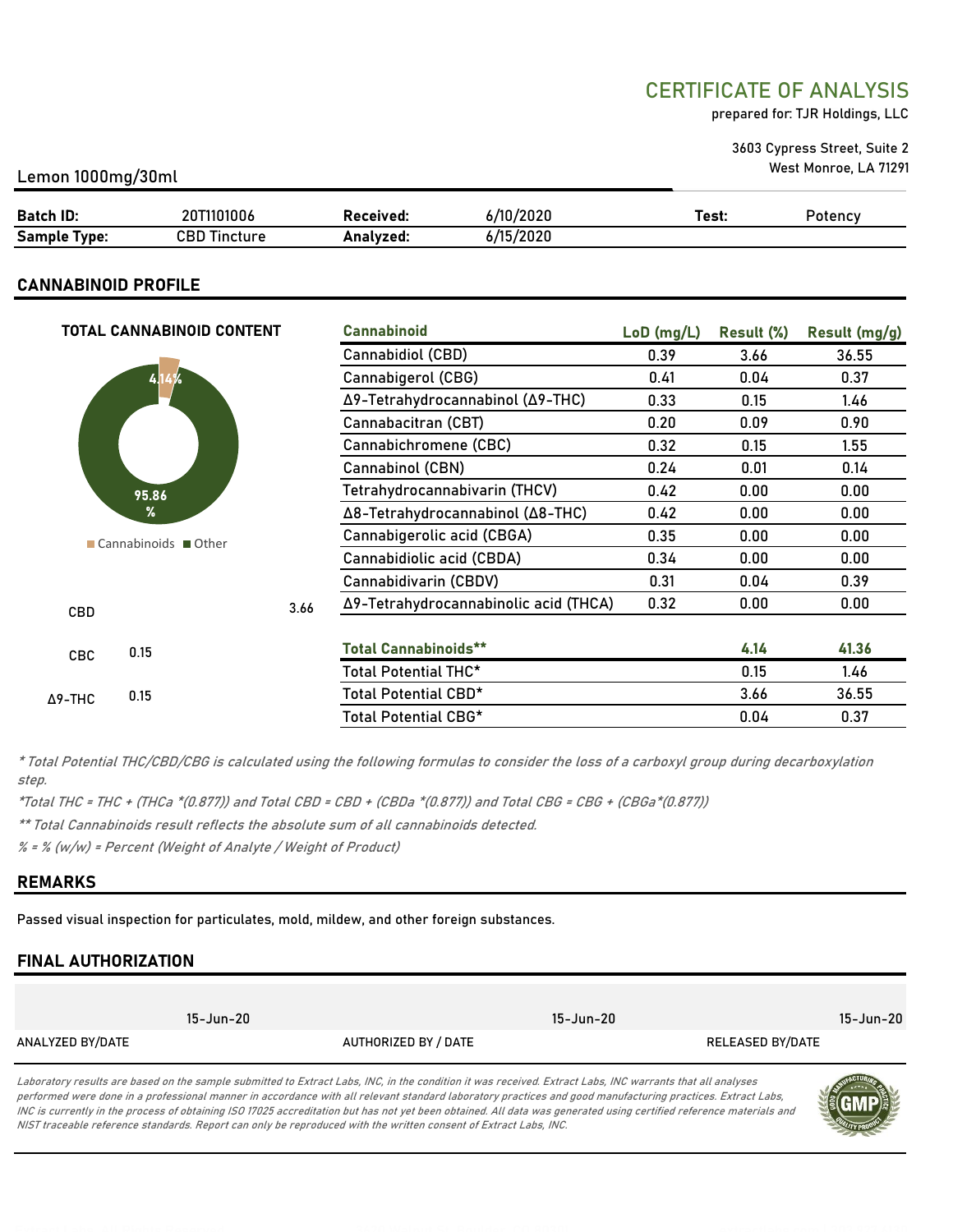# CERTIFICATE OF ANALYSIS

prepared for: TJR Holdings, LLC

3603 Cypress Street, Suite 2 West Monroe, LA 71291

#### Lemon 1000mg/30mL

| Batch ID:           | 20T1101006      | Received: | 6/10/2020 | Test: | <b>Residual Solvents</b> |
|---------------------|-----------------|-----------|-----------|-------|--------------------------|
| <b>Sample Type:</b> | CBD<br>Tincture | Analvzed: | 6/15/2020 |       |                          |

## RESIDUAL SOLVENTS

| <b>SOLVENT</b>    | <b>REPORTABLE RANGE</b> | <b>RESULT (ppm)</b> |
|-------------------|-------------------------|---------------------|
| Acetone           | 100-1000                | 0.00                |
| Acetonitrile      | 100-1000                | 0.00                |
| Benzene           | $0.2 - 4$               | 0.00                |
| <b>Butanes</b>    | 100-1000                | 0.00                |
| Ethanol           | 100-1000                | 0.00                |
| Heptane           | 100-1000                | 0.00                |
| Hexanes           | $6 - 120$               | 0.00                |
| Isopropyl Alcohol | 100-1000                | 0.00                |
| Methanol          | 100-1000                | 0.00                |
| Pentane           | 100-1000                | 0.00                |
| Propane           | 100-1000                | 0.00                |
| Toluene           | $18 - 360$              | 0.00                |
| Xylenes           | 43-860                  | 0.00                |

#### REMARKS

Passed visual inspection for particulates, mold, mildew, and other foreign substances.

## FINAL AUTHORIZATION

|                  | 15-Jun-20 |                      | 15-Jun-20 |                  | 15-Jun-20 |
|------------------|-----------|----------------------|-----------|------------------|-----------|
| ANALYZED BY/DATE |           | AUTHORIZED BY / DATE |           | RELEASED BY/DATE |           |

Laboratory results are based on the sample submitted to Extract Labs, INC, in the condition it was received. Extract Labs, INC warrants that all analyses performed were done in a professional manner in accordance with all relevant standard laboratory practices and good manufacturing practices. Extract Labs, INC is currently in the process of obtaining ISO 17025 accreditation but has not yet been obtained. All data was generated using certified reference materials and NIST traceable reference standards. Report can only be reproduced with the written consent of Extract Labs, INC.